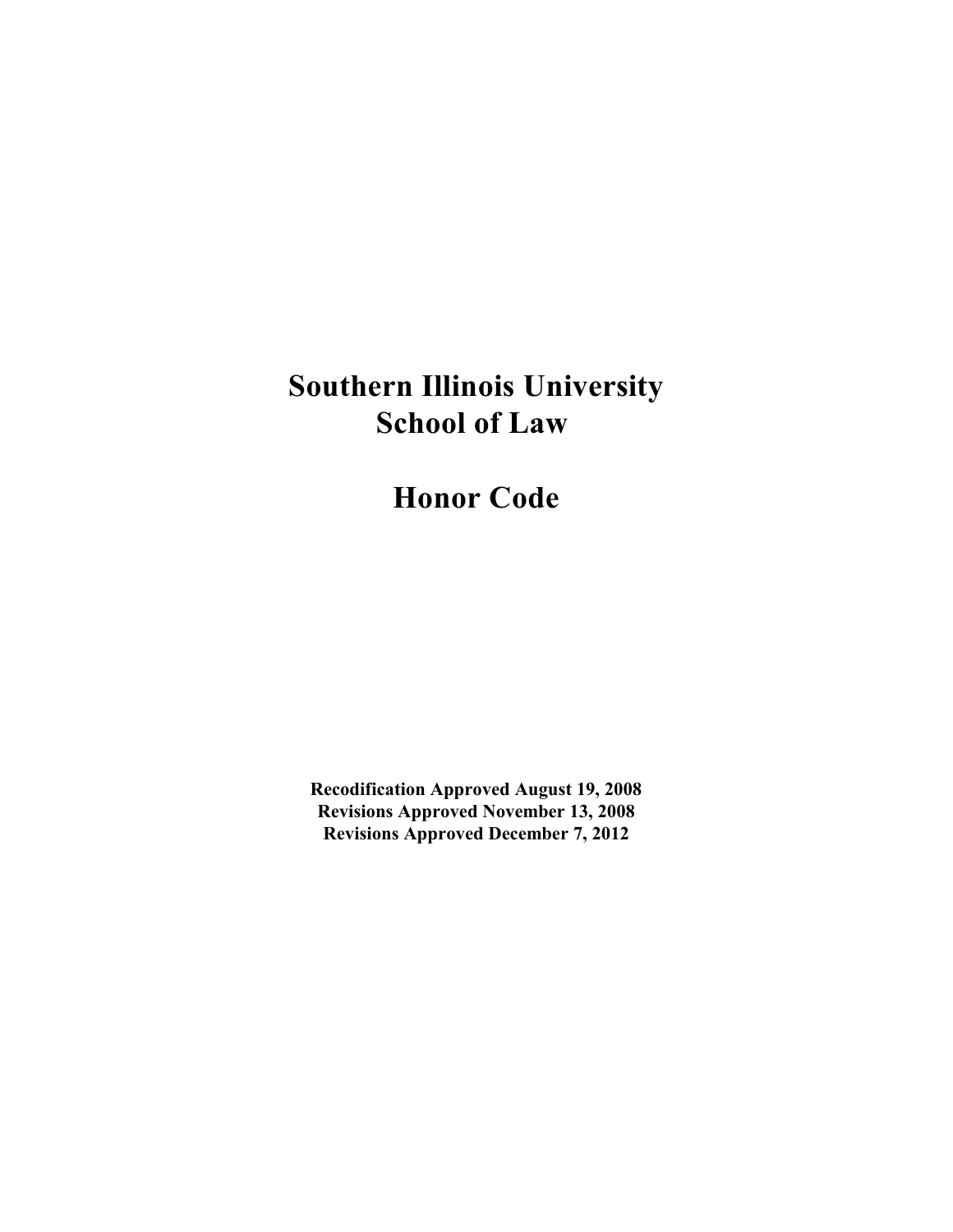## **Table of Contents**

| А.        |                                                                         |  |
|-----------|-------------------------------------------------------------------------|--|
| <b>B.</b> |                                                                         |  |
|           |                                                                         |  |
|           |                                                                         |  |
| A.        |                                                                         |  |
|           | 1.                                                                      |  |
|           | 2.                                                                      |  |
| <b>B.</b> |                                                                         |  |
|           | $\mathbf{1}$ .                                                          |  |
|           | 2.                                                                      |  |
| $C$ .     |                                                                         |  |
|           | 1.                                                                      |  |
|           | 2.<br>Material Misrepresentation in Pursuit of Employment. 8            |  |
|           | 3.                                                                      |  |
| D.        |                                                                         |  |
|           | 1.                                                                      |  |
|           | 2.                                                                      |  |
| E.        |                                                                         |  |
|           | 1.                                                                      |  |
|           | 2.                                                                      |  |
| F.        |                                                                         |  |
|           | 1.                                                                      |  |
|           | 2.                                                                      |  |
| G.        | Violations of Rules Governing the Professional Conduct of Attorneys. 11 |  |
|           | 1.                                                                      |  |
|           | 2.                                                                      |  |
| H.        |                                                                         |  |
| I.        |                                                                         |  |
| J.        |                                                                         |  |
| K.        |                                                                         |  |
| L.        |                                                                         |  |
| M.        |                                                                         |  |
| N.        |                                                                         |  |
| O.        |                                                                         |  |
|           |                                                                         |  |
| A.        |                                                                         |  |
|           |                                                                         |  |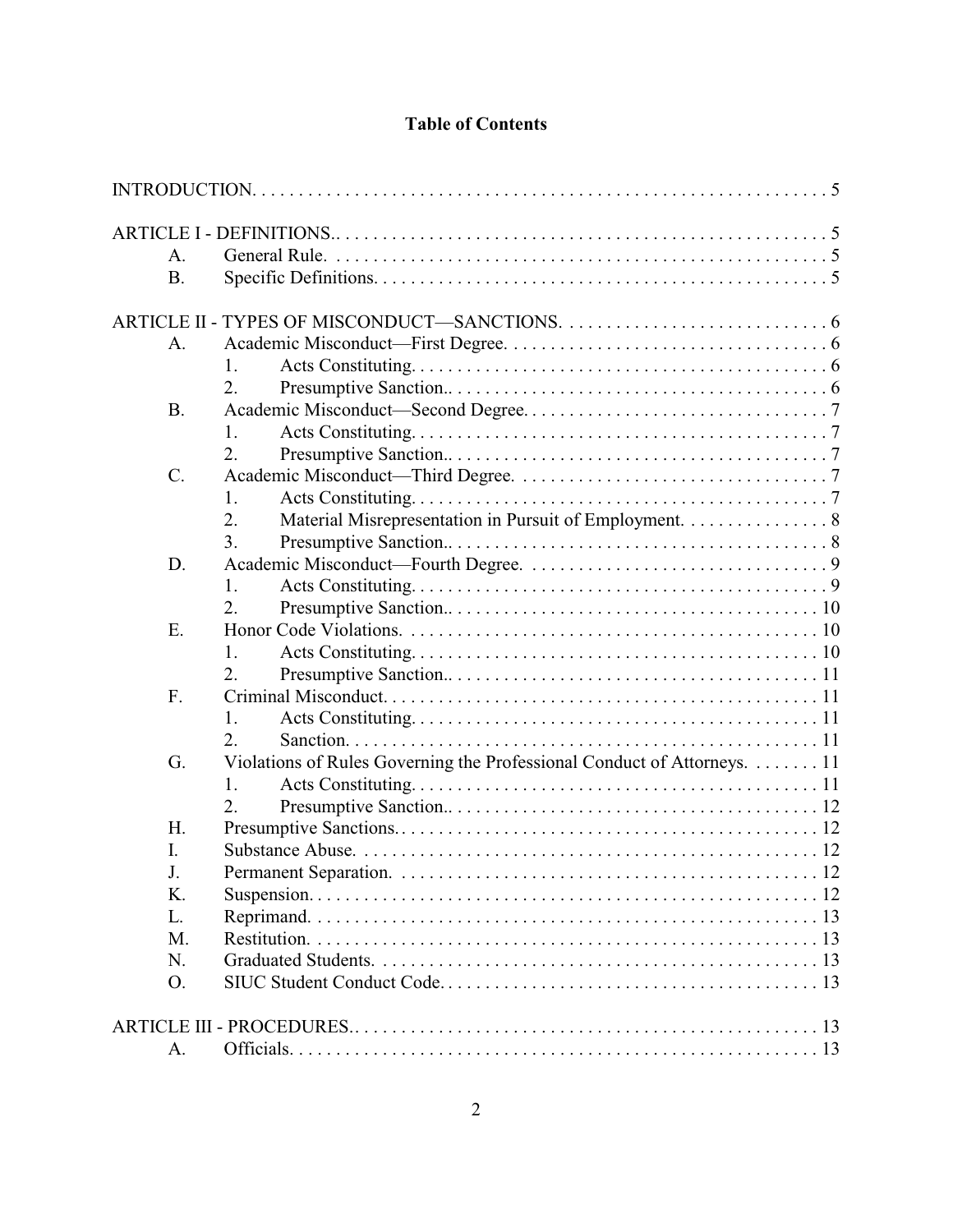|             | 1.                                                                        |  |
|-------------|---------------------------------------------------------------------------|--|
|             | 2.                                                                        |  |
|             | 3.                                                                        |  |
|             | $\overline{4}$ .                                                          |  |
|             | 5.                                                                        |  |
| <b>B.</b>   |                                                                           |  |
| $C_{\cdot}$ |                                                                           |  |
|             | 1.                                                                        |  |
|             | 2.                                                                        |  |
| D.          |                                                                           |  |
|             | $\mathbf{1}$ .                                                            |  |
|             | 2.                                                                        |  |
|             | $\overline{3}$ .                                                          |  |
| E.          |                                                                           |  |
| F.          |                                                                           |  |
|             | 1 <sub>1</sub>                                                            |  |
|             | 2.                                                                        |  |
| G.          |                                                                           |  |
|             | 1 <sub>1</sub>                                                            |  |
|             | $\overline{2}$ .                                                          |  |
| H.          |                                                                           |  |
| L.          |                                                                           |  |
|             | 1.                                                                        |  |
|             | 2.                                                                        |  |
| J.          |                                                                           |  |
|             | 1.                                                                        |  |
|             | $\overline{2}$ .                                                          |  |
| Κ.          |                                                                           |  |
|             | 1.                                                                        |  |
|             | 2.                                                                        |  |
|             | 3.<br>Retention Where Student Found Not Guilty or Where No Probable Cause |  |
|             | Is Found.                                                                 |  |
| L.          |                                                                           |  |
|             | 1.                                                                        |  |
|             | 2.                                                                        |  |
|             | Availability of Examiner's Report to Students or Faculty Members 19<br>3. |  |
| M.          |                                                                           |  |
|             | 1.                                                                        |  |
|             | 2.                                                                        |  |
| N.          |                                                                           |  |
| Ο.          |                                                                           |  |
|             | 1.                                                                        |  |
|             | 2.                                                                        |  |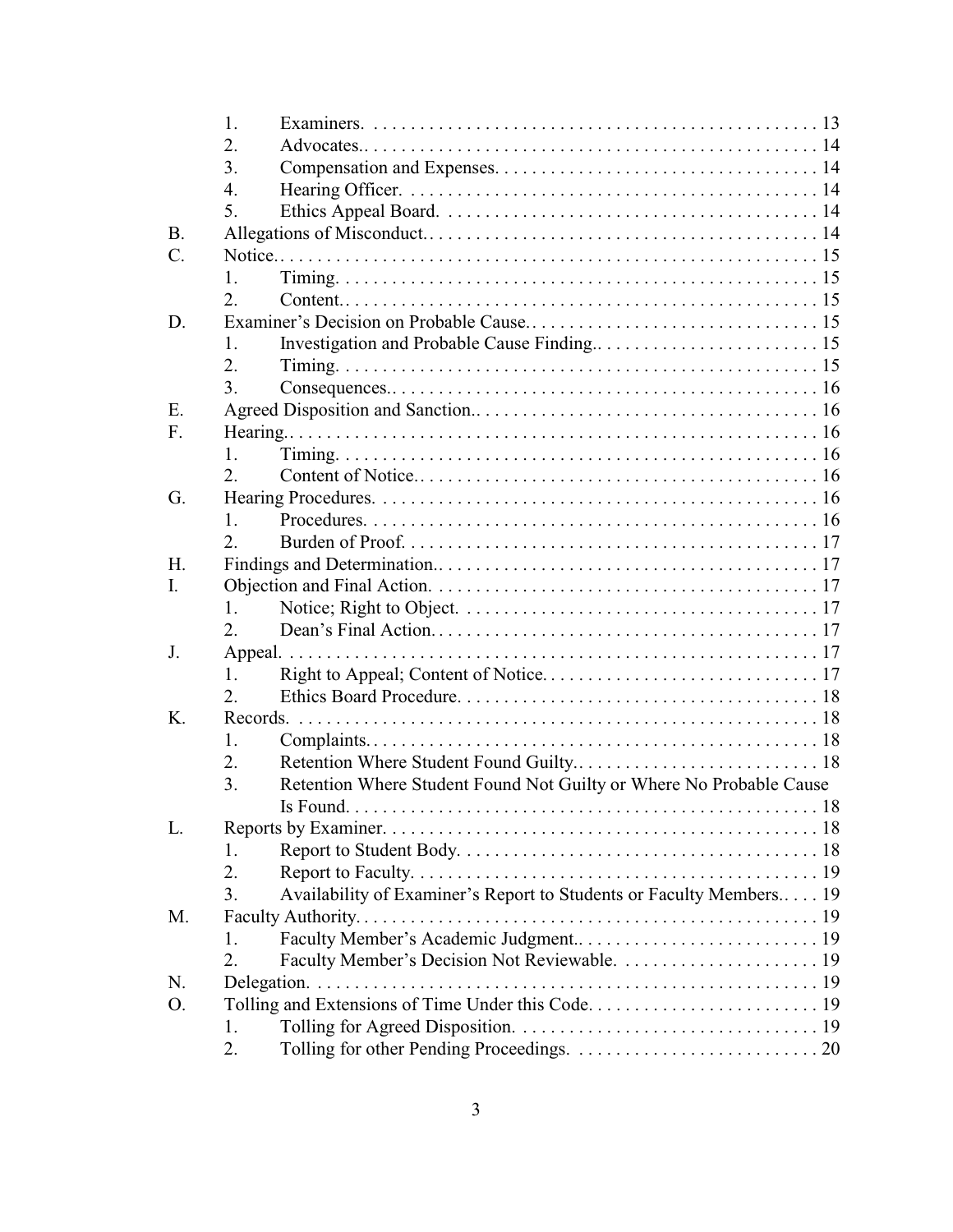| 2.          |  |
|-------------|--|
| 3.          |  |
|             |  |
|             |  |
| 2.          |  |
| 3.          |  |
| $4_{\cdot}$ |  |
| $5^{\circ}$ |  |
|             |  |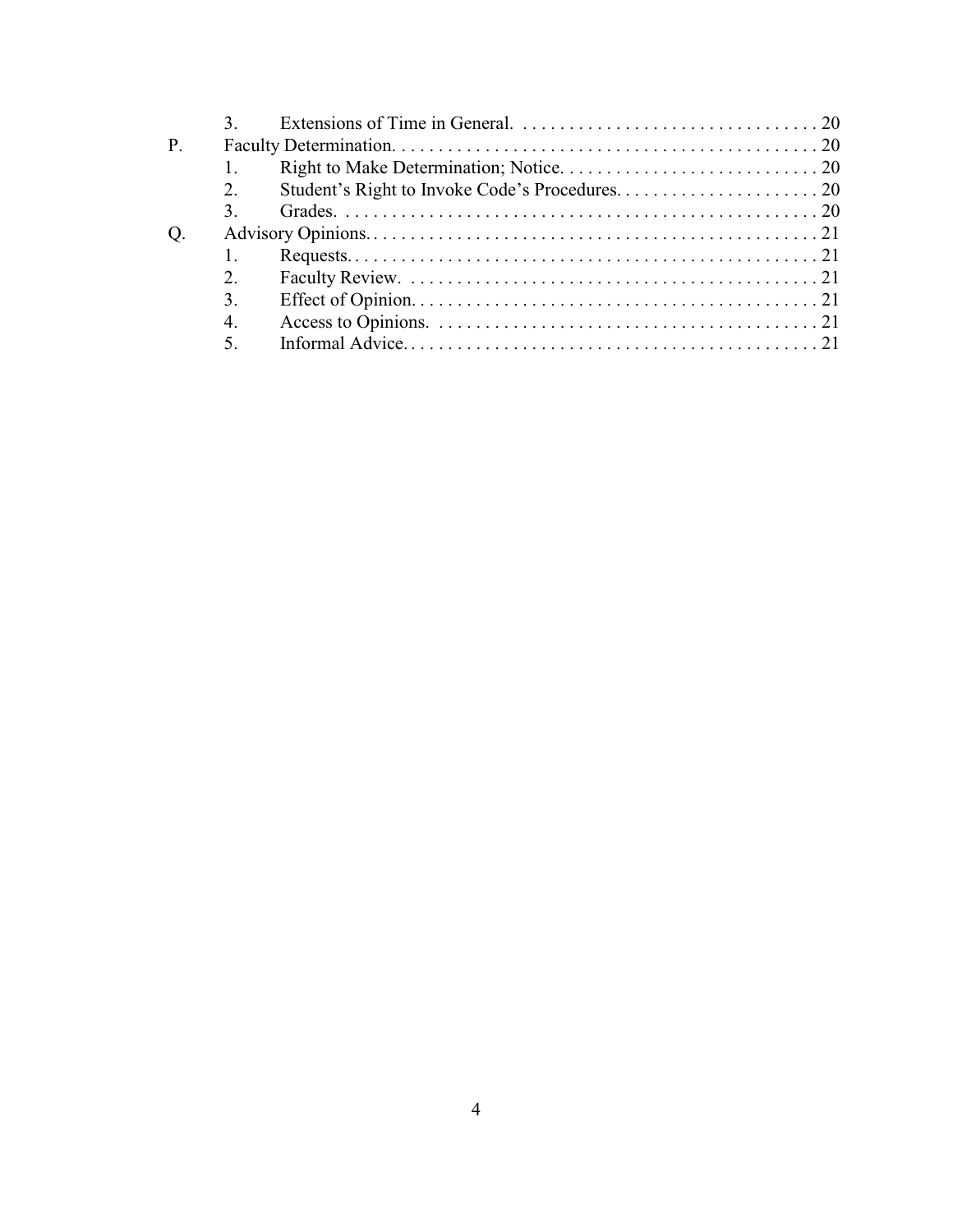#### **INTRODUCTION**

The Southern Illinois University School of Law operates under a strict Honor Code ("the Code" or "this Code"). The Code is taken seriously by both students and faculty. The ethical standards set forth in the Code are a precursor to the standards which must be met in the legal profession. Law students are expected to uphold the standards of professional conduct that are reflected in this Code, which includes obligations to be honest, to act in a manner that is civil toward others and, when engaged in activities that would be governed by the applicable rules of professional conduct if engaged in by licensed attorneys, to comply with those rules.

The Code consists of three parts. Article I sets out definitions applicable to each section of this Code. Article II identifies the misconduct covered by the Code, as well as the presumptive sanctions that may be imposed for such misconduct. Article III covers the procedures to be followed when there is an allegation of misconduct.

#### **ARTICLE I - DEFINITIONS** [added 12/7/12]

**A. General Rule.** Except as provided in this Article, words used in this Code will have the same meaning as contained in the School of Law Rules Article I - Definitions and General Provisions.

#### **B. Specific Definitions**

Unless the context otherwise requires, in these Rules the following terms shall have the following meanings, whether or not capitalized, and regardless of tense:

"Collaboration" is joint preparation of course work which is to be submitted to the instructor in which more than one person prepares portions of the material or supplies the substantive concepts or ideas for the course work. Unless explicitly prohibited by the instructor, collaboration does not include discussing course work; sharing and discussing ideas, authorities, and concepts; nor reading and critiquing another student's course work. [amended and moved from former I.B.1.e]

"Examination" means any graded assessment that constitutes a significant portion of the grade in a course, as determined by the course's instructor, which may include pass/fail assessments. [added 12/7/12]

"Plagiarize" means to pass off another's ideas, words, or work as one's own, including written, oral, multimedia, or other work, either word for word or in substance, unless the student author credits the original author and identifies the original author's work with quotation marks, footnotes, or other appropriate designation in such a way as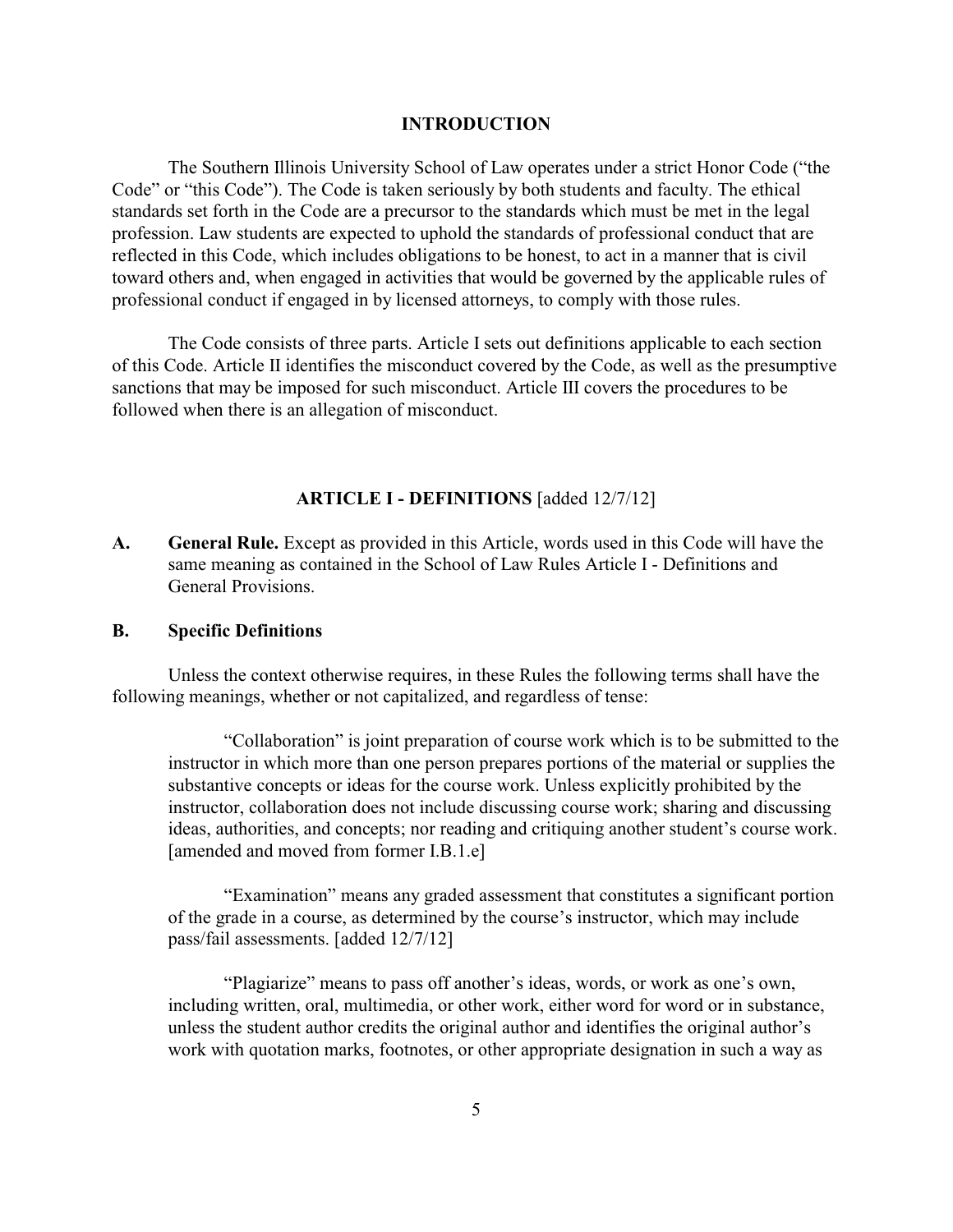to make clear the true author of the work. [amended and moved from former I.B.1.c]

"Student" means any student matriculated at the School of Law, regardless of degree being sought, including J.D. or LL.M. students who take courses in other departments or at other academic institutions while that student is matriculated in the Law School. [added 12/7/12]

#### **ARTICLE II - TYPES OF MISCONDUCT—SANCTIONS**

#### **A. Academic Misconduct—First Degree**

- 1. Acts Constituting. Any student who commits the following acts shall be guilty of Academic Misconduct—First Degree:
	- a. Consults books, papers, the examination of any other student, or notes of any kind, or any other source of any kind, during an examination, except as authorized by the instructor. [amended 12/7/12]
	- b. Takes an examination in whole or in part for another student or knowingly permits the student's own examination in whole or in part to be taken by another person. [amended 12/7/12]
	- c. Steals or attempts to steal an examination in whole or in part in advance of the examination. [amended 12/7/12]
	- d. Offers or attempts to offer anything of material value to any other person, including an instructor, staff member, or other student, for the purpose of gaining an academic benefit or advantage. Provided, however, that this provision shall not prohibit any *bona fide* tutoring or tutoring program.
	- e. Coerces, extorts, or attempts to coerce or extort any person, including any instructor, staff member, or other student, with the purpose of gaining an academic benefit or advantage.
	- f. Forges or alters any document, record or instrument for the purpose of gaining a benefit or advantage within the School of Law.
	- g. Knowingly aids, abets, or assists another person in committing an act of Academic Misconduct—First Degree. [amended 12/7/12]
- 2. Presumptive Sanction. The presumptive sanction for Academic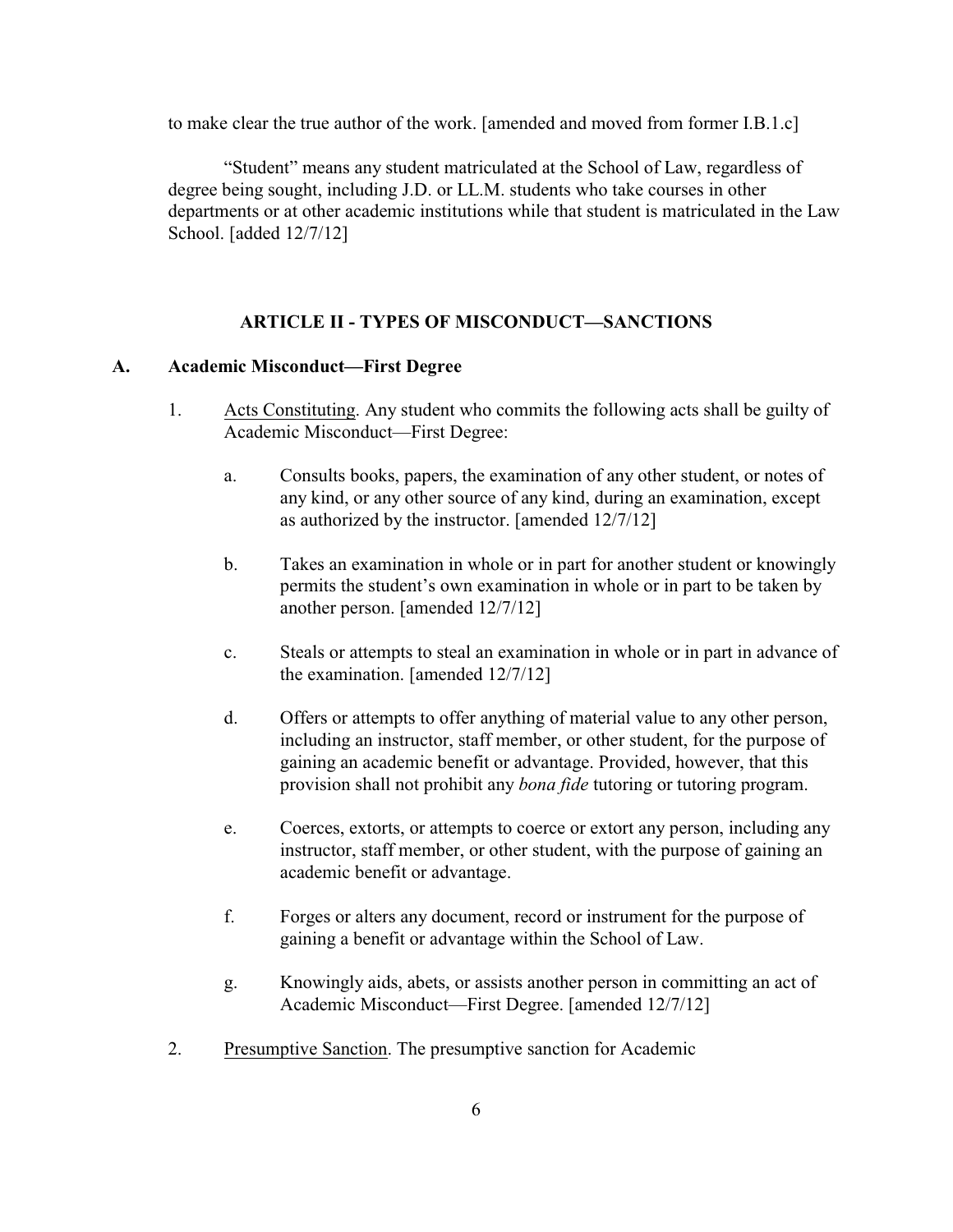Misconduct—First Degree is a grade of 0.0 in the course and permanent separation from the School of Law.

## **B. Academic Misconduct—Second Degree**

- 1. Acts Constituting. Any student who, with the purpose of gaining an academic advantage or benefit for any person, commits the following acts shall be guilty of Academic Misconduct—Second Degree:
	- a. Gives, secures, or exchanges any information about the contents of an examination during the examination period, except as authorized by the instructor.
	- b. Obtains or attempts to obtain information about specific questions on an examination in advance of the examination from any faculty member, staff member, or student or by accessing any media used for preparation or retention of the examination, or by obtaining the examination or any parts thereof which have been discarded. [amended 11/13/08]
	- c. Submits plagiarized work in any course, competition, Law Journal activity, or Moot Court brief with the purpose of representing as the student's own work that of another. [amended 12/7/12]
	- d. Offers for credit any work previously submitted for credit in any other course in the School of Law, except as authorized by the instructor.
	- e. Offers for credit any work prepared in collaboration with another person, unless such collaboration is explicitly stated in the work and is authorized by the instructor. [amended 12/7/12]
	- f. Knowingly aids, abets, or assists another person in committing an act of Academic Misconduct—Second Degree. [amended 12/7/12]
- 2. Presumptive Sanction. The presumptive sanction for Academic Misconduct—Second Degree is a grade of 0.0 in the course and either permanent separation from the School of Law or suspension from the School of Law for two regular (fall and spring) academic semesters.

## **C. Academic Misconduct—Third Degree**

1. Acts Constituting. Any student who, with the purpose of gaining an academic advantage or benefit for any person, commits the following acts shall be guilty of Academic Misconduct—Third Degree: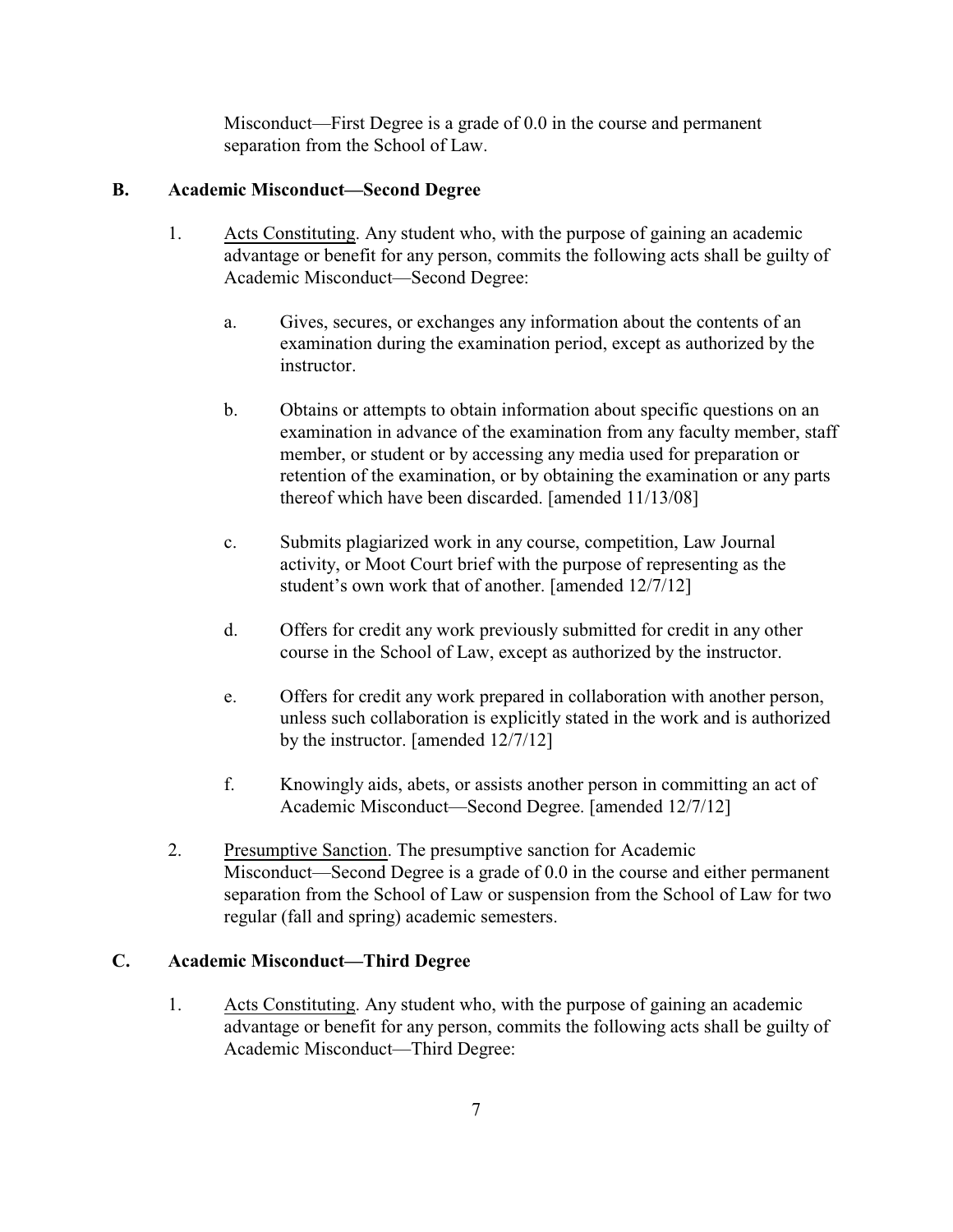- a. Having taken an examination, discusses its contents with another student who the student knows will take that same examination at a later time during the same semester.
- b. Offers for credit any work previously submitted for credit in any other course outside the School of Law, except as authorized by the instructor. [amended 12/7/12]
- c. Steals or damages or attempts to steal or damage any property belonging to the Law Library, School of Law, or University.
- d. Batters or assaults any person within any building where the School of Law conducts any of its activities, or steals or damages, or attempts to steal or damage, the property of another in any such building. [amended 11/13/08]
- e. Retains a copy of any examination for the purpose of preserving questions for use by other students, except as authorized by the instructor.
- f. Takes notes during an examination for the purpose of preserving questions for use by another student, except as authorized by the instructor.
- g. Submits plagiarized work in any course, competition, Law Journal activity, or Moot Court brief. [amended 12/7/12]
- h. Talks during an examination, except to, or at the direction of, a faculty member or other individual administering the examination.
- i. Hides, conceals or intentionally misplaces any material belonging to the Law Library or School of Law or assigned for any class in the School of Law with the purpose of making such material unavailable to another person.
- j. Knowingly aids, abets, or assists another person in the commission of an act of Academic Misconduct—Third Degree.
- 2. Material Misrepresentation in Pursuit of Employment. Any student who, with the purpose of gaining advantage or benefit, makes any material misrepresentation respecting the student's academic record or standing in pursuit of employment shall be guilty of Academic Misconduct—Third Degree.
- 3. Presumptive Sanction. The presumptive sanction for Academic Misconduct—Third Degree shall be a grade of 0.0 in the course and either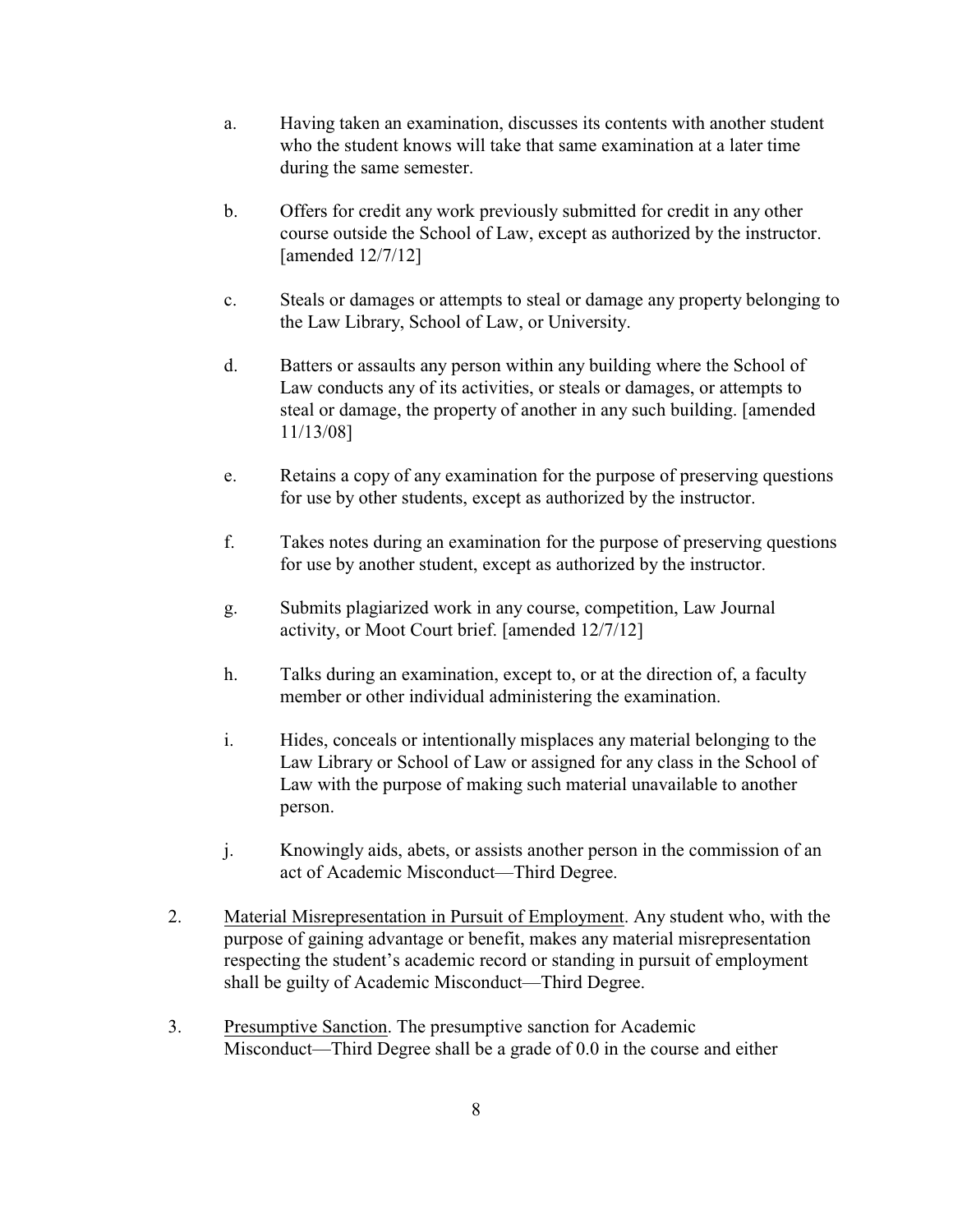suspension from the School of Law for not less than one, nor more than two, regular (fall and spring) semesters or a written reprimand.

#### **D. Academic Misconduct—Fourth Degree**

- 1. Acts Constituting. Any student who, with the purpose of gaining any academic advantage or benefit for any person, commits the following acts shall be guilty of Academic Misconduct—Fourth Degree:
	- a. Fails to stop writing an examination when the time allotted for writing the examination has elapsed.
	- b. Uses, during an examination, any equipment with a memory, communication, or reproduction capacity, except as allowed by the instructor or with the advance approval of the instructor. Provided however, if such equipment's use also constitutes a more serious degree of academic misconduct, the student shall be guilty of the more serious offense. [amended 11/13/08]
	- c. Submits any work in which the references are so presented as to purposefully misrepresent the true author, even though the true author is cited and referred to within the work.
	- d. Signs another's name to an attendance sheet for a class the other did not attend, except as authorized by the instructor.
	- e. Signs the student's name to an attendance sheet for a class the student did not attend, except as authorized by the instructor.
	- f. Authorizes, directs, or permits another to sign the student's name to an attendance sheet for a class the student did not attend, except as authorized by the instructor.
	- g. Intentionally breaches the anonymity of an exam, by such things as deliberately revealing the student's examination number or another's examination number to an instructor before that instructor turns in the grades for the course, or otherwise deliberately providing identifying information about an examination response. In courses with multiple examinations, there is no breach if the instructor has already graded a particular examination and the student provides the instructor with the student's number to facilitate review of that graded examination, if there is no risk of jeopardizing anonymity for future examinations, for example in courses in which temporary examination numbers are used. [added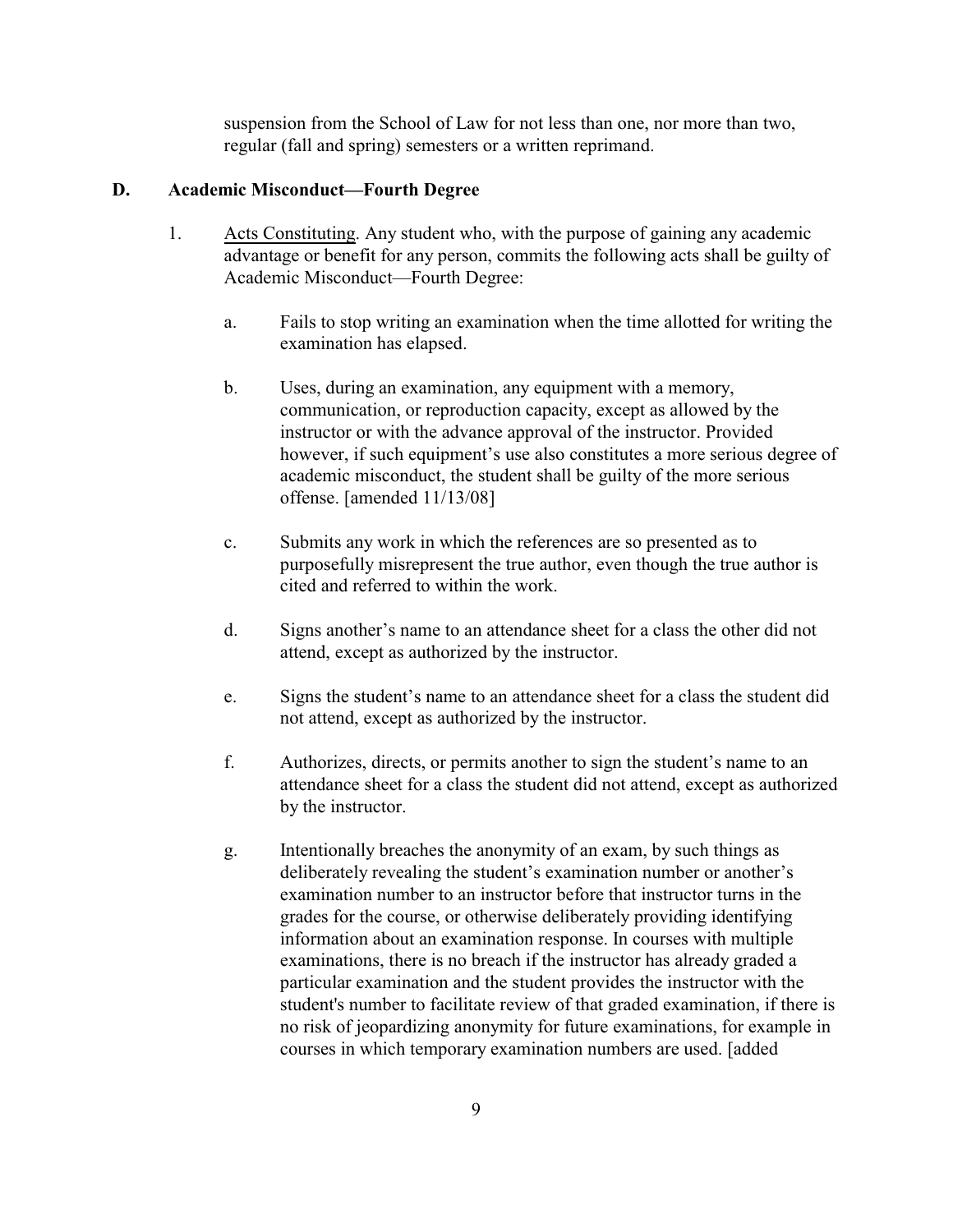12/7/12]

2. Presumptive Sanction. The presumptive sanction for Academic Misconduct—Fourth Degree shall be a grade of 0.0 in the course or a written reprimand or withdrawal from the class, or any combination of these sanctions.

## **E. Honor Code Violations**

- 1. Acts Constituting. Any student who commits the following acts shall be guilty of an Honor Code Violation:
	- a. Makes any material misrepresentation to a faculty member or staff regarding the student's academic record or otherwise concerning activities in the School of Law with the purpose of gaining an academic advantage or benefit for any person.
	- b. Allows admission to any building in which the School of Law conducts any of its activities, or to any room within any such building, to any unauthorized person at a time when access to such building or room is limited and when such student consciously disregards the substantial and unjustified risk that the unauthorized person desired entry to the building or any room within the building for the purpose of violating criminal statutes or this Code. Provided, however, that if such conduct constitutes aiding or abetting a more serious offense, the student shall be guilty of the more serious offense. [amended 11/13/08]
	- c. Refuses to respond to a request for nonincriminating information from the Examiner or hearing officer investigating any alleged violation of the Code, knowingly provides false information to such person, or purposefully destroys evidence material to the investigation of any violation of this Code. Provided, however, nothing in this provision overrides the rights of a student charged with misconduct as set out in the notice sent to that student under Section III.C. [amended 11/13/08; 12/7/12]
	- d. Brings books, papers, or notes of any kind into a room where an examination is being administered, except as authorized by the instructor.
	- e. Steals or damages or attempts to steal or damage any property belonging to the Law Library, School of Law, or University. [added 12/7/12]
	- f. Batters or assaults any person within any building where the School of Law conducts any of its activities, or steals or damages, or attempts to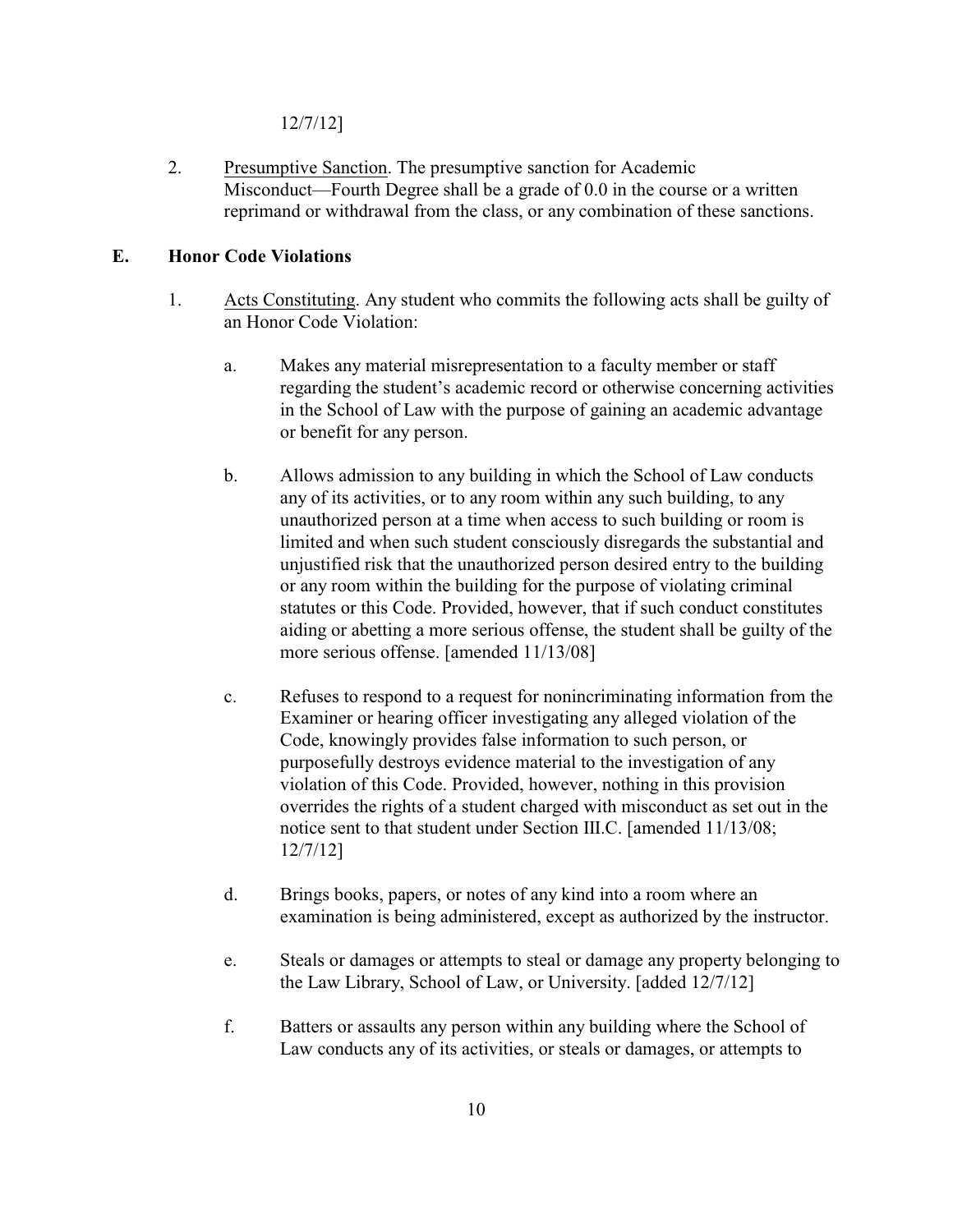steal or damage, the property of another in any such building. [added 12/7/12]

- g. Accesses, creates or disseminates audio or visual recordings of a class session or assigned course-related activity (including but not limited to required study group activities) when the instructor has prohibited such recordings or limited their access or dissemination. This rule applies regardless of the manner by which the audio or visual recording is made. [added 12/7/12]
- h. Uses LexisNexis, Westlaw, or other library services for unauthorized work or activities. [moved from former Section I.D 12/7/12]
- 2. Presumptive Sanction. The presumptive sanction for an Honor Code Violation shall be suspension from the School of Law for one regular semester (spring or fall) or a written reprimand.

## **F. Criminal Misconduct**

- 1. Acts Constituting. Any student shall be guilty of Criminal Misconduct if the student is convicted of:
	- a. any felony; or
	- b. any lesser crime a necessary element of which involves the interference with the administration of justice, false swearing, misrepresentation, fraud, willful extortion, misappropriation, theft, the sale or distribution of a controlled substance, or an attempt or a conspiracy or solicitation of another to commit such a crime. [amended 11/13/08]
- 2. Sanction. The sanction for Criminal Misconduct shall be proportionate to the nature of the underlying criminal misconduct, and may include any sanction authorized by this Code.

## **G. Violations of Rules Governing the Professional Conduct of Attorneys**

1. Acts Constituting. It shall be a violation of this Code, if within the Clinical Program of the School of Law, any externship for which academic credit is awarded, or in any position doing law-related work for a law firm, legal organization, or legal department, the student is guilty of conduct which, if committed by an attorney, would violate the rules governing the professional conduct of attorneys applicable in the jurisdiction where the conduct occurred. [amended 11/13/08; 12/7/12]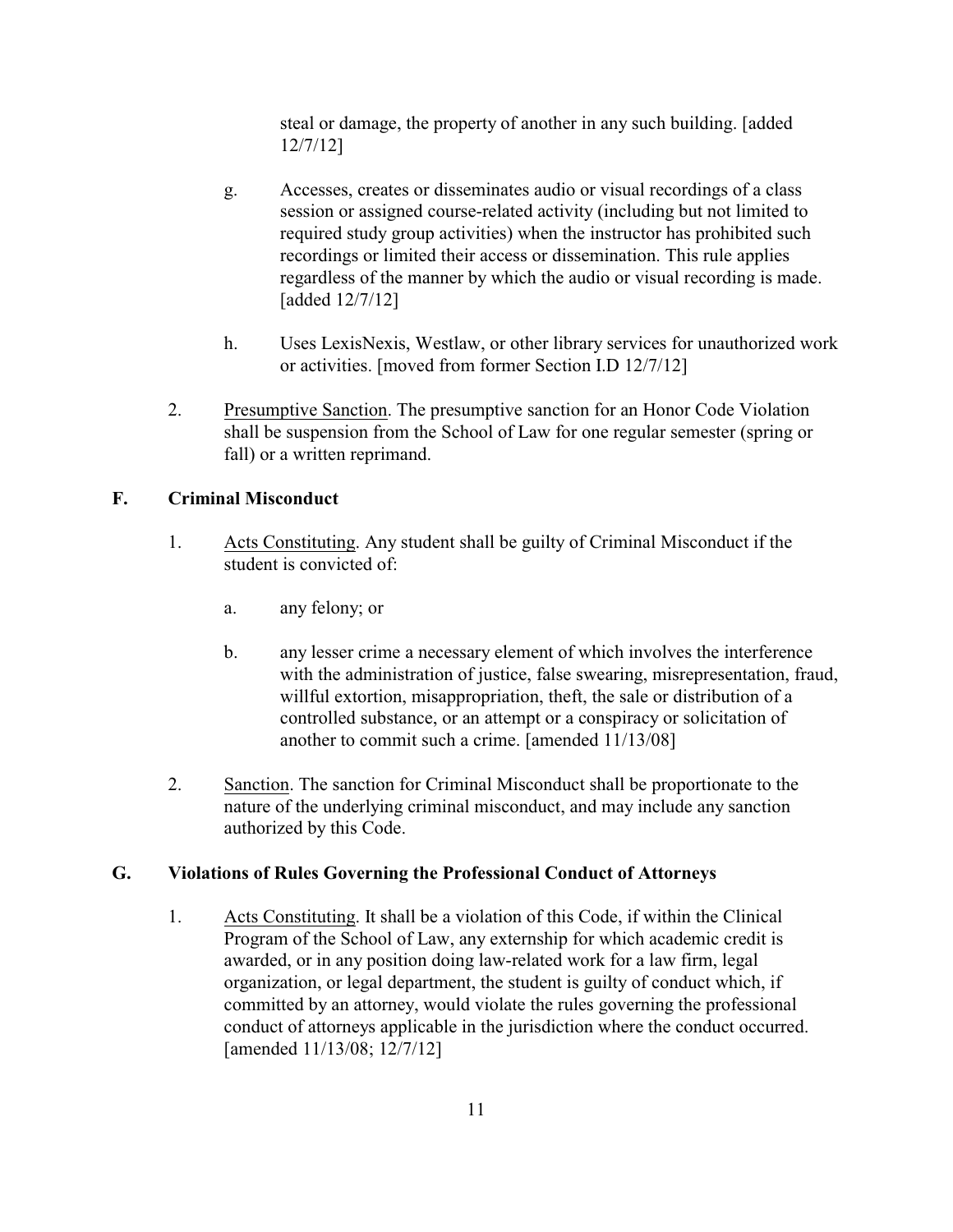- 2. Presumptive Sanction. The presumptive sanction for engaging in conduct which violates the rules governing the professional conduct of attorneys, but which does not otherwise violate this Code, shall conform to the American Bar Association Standards for Imposing Lawyer Sanctions. For any conduct which would subject an attorney to disbarment, the presumptive sanction shall be permanent separation from the School of Law. For any conduct which would subject an attorney to suspension, the presumptive sanction shall be suspension for not less than one, nor more than two, regular (fall and spring) semesters from the School of Law.
- **H. Presumptive Sanctions.** The presumptive sanction is the penalty which is to be imposed in the typical case. The Dean may, however, mitigate or aggravate the sanction based on the individual circumstances of each case; provided, however, that the stress inherent in law school shall *not* be a basis for mitigation. The Dean shall consider as an aggravating circumstance a student's previous violation of the Code. In the event the presumptive sanction is not imposed, the Dean shall state in writing the specific basis for mitigation or aggravation and such basis for mitigation or aggravation shall be included in the reports specified in Section III.L. [amended 11/13/08]
- **I. Substance Abuse.** Substance abuse is not a defense to any violation of this Code. However, if the hearing officer finds by clear and convincing evidence that the misconduct has occurred as a direct result of substance abuse, the student shall be adjudged guilty, and the Dean *may* stay the presumptive sanction if the student withdraws from school and undergoes a *bona fide* program of drug or alcohol rehabilitation. If such a program is successfully completed by the student, the student may be readmitted following completion of such a program. If, however, the student is subsequently adjudged guilty of any Code violation, the student shall be permanently separated from the School of Law.
- **J. Permanent Separation.** If a student is permanently separated from the School of Law, the student shall immediately be dismissed from classes and not permitted to enroll in any further classes in the School of Law unless and until the student reapplies for admission in the same manner as any other prospective student. It is anticipated that such student will generally *not* be readmitted; however, if the student is readmitted, all academic credit for previous work completed will be forfeited, and the student must retake all previous required courses. If any student who is permanently separated from the School of Law seeks admission elsewhere, the Registrar shall inform any other law school to which the student seeks admission of the circumstances of the student's dismissal from the School of Law. [amended 11/13/08]
- **K. Suspension.** A student may be suspended for not less than one, nor more than two, regular (fall or spring) semesters. If the violation occurs during the examination period, the student shall receive academic credit for all courses passed, but shall be suspended from the succeeding semester. If the violation occurs prior to the examination period, the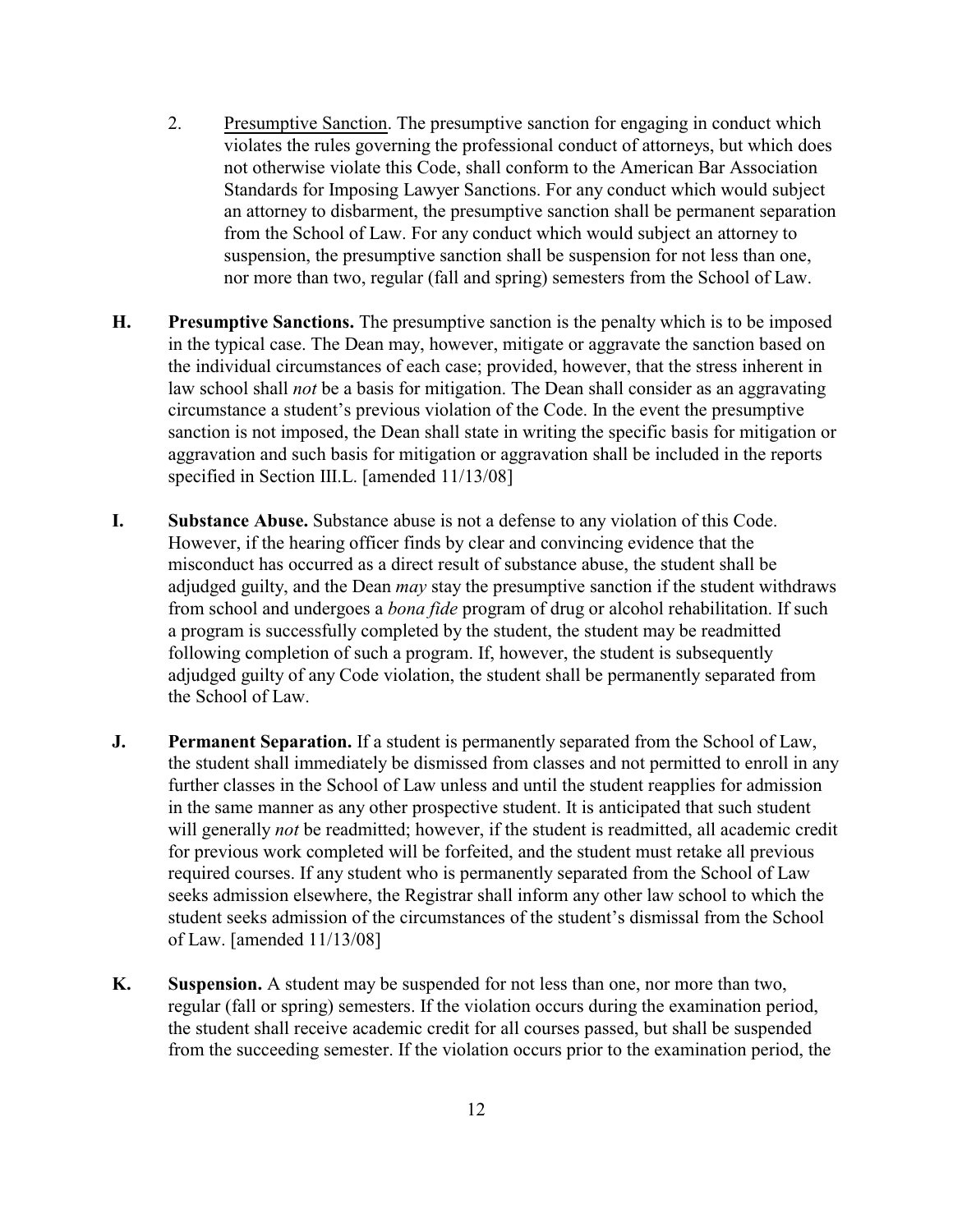student shall be suspended immediately and forfeit all class work for that semester, provided, however, that the suspension may be made retroactively to the beginning of that semester if so designated in the document stating the suspension. [amended 11/13/08]

- **L. Reprimand.** A written reprimand is a written statement prepared by the Dean which summarizes the misconduct committed by the student and the sanction imposed. Such statement shall be part of the student's permanent record. [amended 11/13/08]
- **M. Restitution.** In any case in which the student has been adjudged guilty of misconduct which involves the theft, loss, or damage to property, the student shall be required to pay restitution for such damage or loss, in addition to the sanction specified in this Code.
- **N. Graduated Students.** In any case where misconduct under this Code occurs while a student was matriculated in the Law School but was not discovered or the charge not resolved until after the student graduated, and the presumptive sanction would have included suspension or permanent separation from the Law School, the presumptive sanction for the graduated student's misconduct includes holding that student's degree for a period equivalent to a presumptive suspension period or rescinding that student's degree. [added 12/7/12]
- **O. SIUC Student Conduct Code.** In addition to this Honor Code, law students are also subject to the provisions of the Student Conduct Code for Southern Illinois University Carbondale.<sup>1</sup> [moved from former Section II.R  $12/7/12$ ]

## **ARTICLE III - PROCEDURES**

#### **A. Officials**

1. Examiners. The faculty shall elect two members of the faculty, one to act as Examiner and one to act as a Special Examiner in all disciplinary matters. The Examiner and Special Examiner shall be elected no later than September 1 of each school year. If the Examiner is the complaining party or the teacher of the course in which the alleged misconduct took place, the Special Examiner shall serve for that case and, in that event, all references in this Code to "Examiner" shall refer to

<sup>1.</sup> The Student Conduct Code for Southern Illinois University Carbondale was approved in May 1991. It was subsequently amended on October 3, 1997, May 22, 2001, August 15, 2003, August 10, 2008, and April 25, 2011. The full text of the Code is available at http://policies.siuc.edu/documents/StudentConductCodeFINALMay32011.pdf. For further information, contact the Office of Student Rights and Responsibilities, 900 S. Normal Avenue, Mail Code 4718, Woody Hall A302, Carbondale, IL 62901; (618) 536-2338; studentrights@siu.edu; http://srr.siu.edu.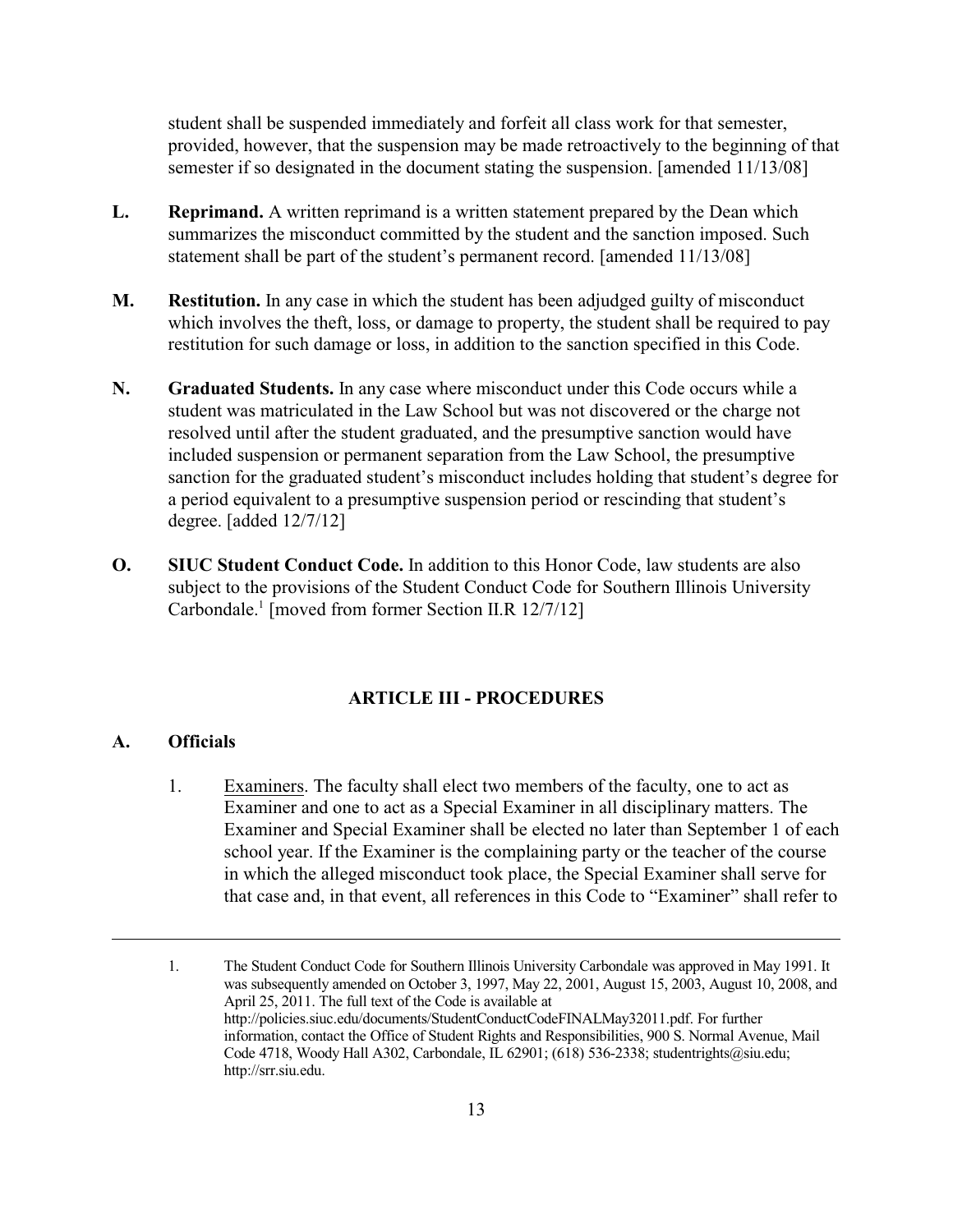the Special Examiner. [amended 11/13/08; 12/7/12]

- 2. Advocates. The Student Bar Association ("SBA") shall appoint a Student Advocate and a Special Student Advocate who may represent and advise any student who has been charged with a violation of this Code. A student who has been charged with a violation of this Code may elect not to be represented or advised by the Student Advocate. The student charged with a violation may obtain other representation of the student's own choosing. The Student Advocate may be a member of the faculty or any other individual that the SBA feels is qualified to act as Student Advocate. The Student Advocate and Special Student Advocate shall be appointed no later than September 1 of each school year. If the Student Advocate is the complaining party or the teacher of the course in which the alleged academic misconduct took place, the Special Student Advocate shall serve for that case and, in that event, all references in this Code to "Student Advocate" shall refer to the Special Student Advocate. [amended 11/13/08; 12/7/12]
- 3. Compensation and Expenses. Neither the Examiner nor the Student Advocate, nor their alternates, shall be compensated from University funds for their services, but shall be reimbursed for their reasonable expenses. [amended 11/13/08; 12/7/12]
- 4. Hearing Officer. The Hearing Officer shall not be a member of the School of Law faculty but shall be an attorney. The Hearing Officer shall be chosen by the following procedure: A selection committee consisting of a faculty member elected by the faculty and a representative of the students selected by the SBA, shall select before September 1 of each year three attorneys willing to serve as potential hearing officers and rank order the list. The Dean will then select, by rank order and availability, one of the potential hearing officers to serve as the hearing officer in the case. Should none of the potential hearing officers be able to serve, the selection committee shall submit three additional names of potential hearing officers to the Dean, and the Dean shall choose by lot.
- 5. Ethics Appeal Board. The Ethics Appeal Board shall consist of three full-time faculty members of the School of Law. The faculty shall elect two members and an alternate each year before September 1. The third faculty member of the Ethics Appeal Board, and an alternate, shall be elected by the SBA before September 1. The SBA will post the name of the elected faculty member and the alternate, and will transmit the results to the Dean. [amended  $12/7/12$ ]
- **B. Allegations of Misconduct.** Any person may invoke this Code by providing the Examiner with a written allegation of misconduct, stating specific acts constituting the misconduct and all known information in support of the allegations, including the names of any known witnesses, statements, and other data. The allegation of misconduct must be provided to the Examiner no later than 120 days after the date of the alleged misconduct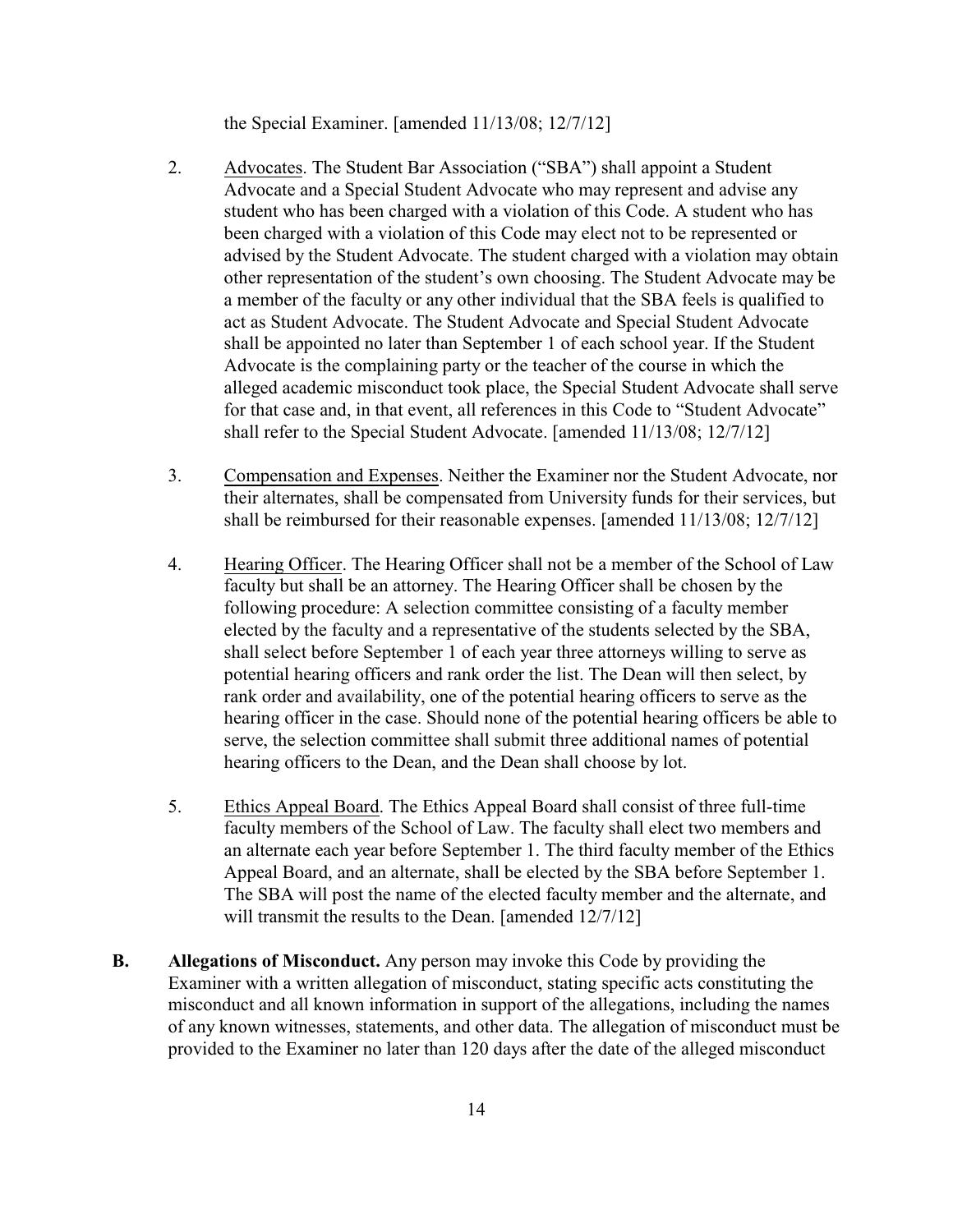or, in the case of an allegation of a violation of Sections II.B.1(c), (d), or (e) or Sections II.C.1(b) or (g) made by a faculty member, no later than 120 days after the date of discovery of the alleged violation by the faculty member. In unusual circumstances, the Examiner may undertake an investigation without a written allegation of misconduct if the Examiner determines that there is reasonable suspicion to believe that a violation has occurred and, if the investigation produces credible evidence of a violation, the Examiner may, within ten working days of initiating the investigation, make a written allegation of misconduct, which shall have the same content and effect as an allegation of misconduct provided by another person. [amended 11/13/08; 12/7/12]

- **C. Notice** [reorganized 12/7/12]
	- 1. Timing. Within five working days of receipt of the allegations the Examiner shall give written notice to each individual student accused of misconduct. However, if the allegation of academic misconduct is made during the fall examination period and the student is not scheduled to graduate that semester, the Examiner may give such notice to the student no later than the third day of classes in the following spring semester.
	- 2. Content. The notice shall advise the student of: (a) the specific allegations into which the Examiner will inquire and about which the Examiner will assemble relevant evidence and information; (b) the student's right to remain silent; (c) the student's right not to respond to the notice or, if the student decides to respond, the student's right to submit a statement or other relevant information or data concerning the allegations within five consecutive days from the date of notice; and (d) the student's right to counsel.

## **D. Examiner's Decision on Probable Cause** [added 11/13/08]

- 1. Investigation and Probable Cause Finding. After the Examiner has considered all available relevant information, including all materials submitted by the accused student and such action as may have been taken by the faculty member involved, the Examiner shall either: (1) file a written complaint based on a finding of probable cause that a violation of this Code has been committed; or (2) file a written finding that there is no probable cause that a violation of this Code has been committed. The Examiner shall deliver the complaint or the finding of no probable cause to the accused student, the complaining party, and the Dean.
- 2. Timing. The Examiner must file the complaint or finding of no probable cause no later than 12 working days after receipt of the allegation of misconduct from the complaining party; provided, however, when the allegation of misconduct is received during the fall examination period and the accused student is not scheduled to graduate that semester, the Examiner must file the complaint or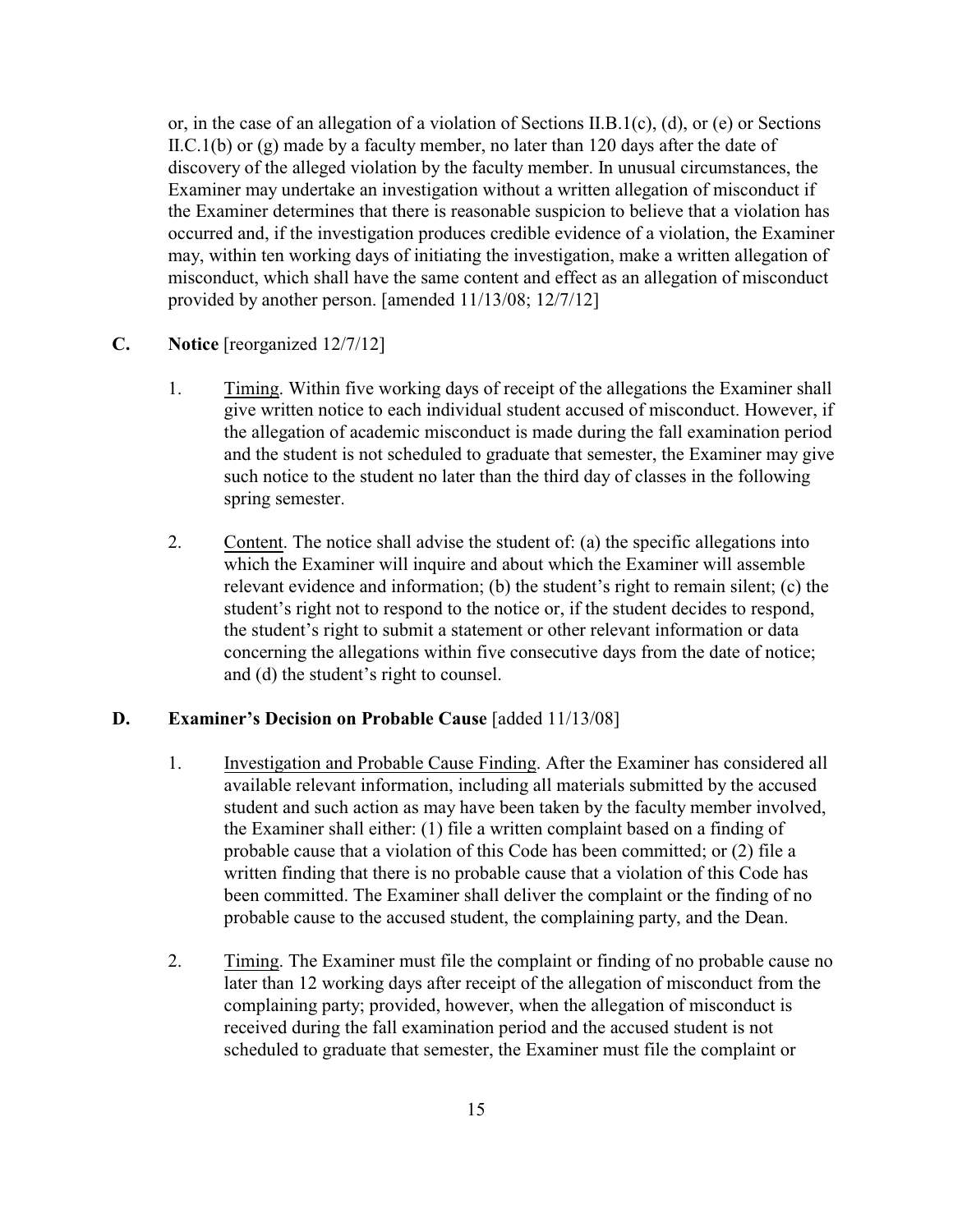finding of no probable cause no later than the tenth day of classes in the succeeding spring semester.

- 3. Consequences. If the Examiner files a complaint, a hearing will be convened unless an agreement under Section III.E.1 has been approved by the student, the Examiner, and the Dean, in which case no hearing will be conducted. If the Examiner finds that no probable cause exists, no further proceedings against the accused student under this Code shall be conducted.
- **E. Agreed Disposition and Sanction.** If the Examiner has filed a complaint, the Examiner may initiate discussions with the accused student or, if the student is represented, with the student's representative, for the purpose of reaching an agreed disposition of the charge. If the Examiner and the student agree to a finding that the student violated this Code and to a sanction for such violation, the Examiner shall advise the complaining party of such agreement. The Examiner and the student shall then forward their agreement, in writing, to the Dean. If the Dean approves the agreement, the Dean shall impose the agreed-upon sanction and the finding of a violation shall have the same effect as a finding of a violation after a hearing affirmed by the Dean, except that no appeal under Section III.J may be taken from a sanction imposed by the Dean pursuant to the agreement. If the Dean does not approve the agreement, neither the agreement nor any admission of a violation by the student in discussions leading to the agreement shall be admissible in any subsequent hearing on the claim of misconduct. [added 11/13/08; amended and reorganized 12/7/12]
- **F. Hearing** [amended 11/13/08; amended and reorganized 12/7/12]
	- 1. Timing. If the Examiner files a complaint, the Dean shall, within five working days after receipt of the Examiner's complaint, appoint a Hearing Officer who has no prior involvement with the case pursuant to the procedures set out in Section III.A.4. The Hearing Officer shall promptly fix the time and place for the hearing and give written notice to the accused student and the Examiner. The hearing shall be scheduled no earlier than five working days, and no later than 15 working days, after the Hearing Officer's notice.
	- 2. Content of Notice. The notice must advise the accused student of the allegations to be considered, the student's right to appear in person and be represented by anyone of the student's choice, the student's right to examine witnesses and other evidence that will be considered by the Hearing Officer, and the student's right to make a statement and present evidence in the student's behalf.
- **G. Hearing Procedures** [amended 11/13/08; amended and reorganized 12/7/12]
	- 1. Procedures. The rules of evidence do not apply, but the Hearing Officer should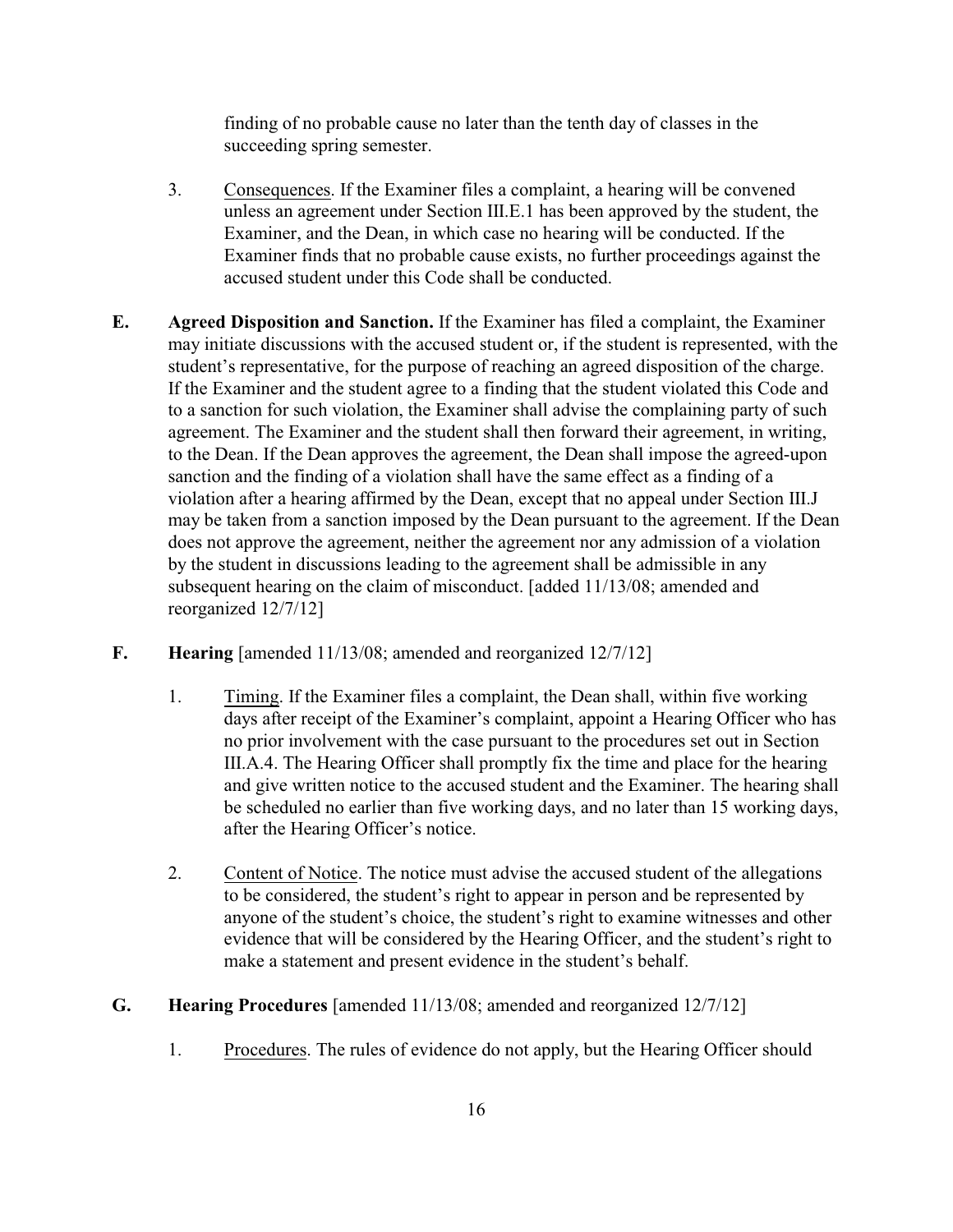exercise care to assure the relevancy and reasonable safeguards for truth in all matters considered. The testimony of witnesses shall be given under oath or affirmation. The Hearing Officer shall assure that the student is accorded the rights set out above and receives fundamental fairness in the proceedings. A recording of the hearing shall be made and preserved in accordance with Section III.K. The Hearing Officer has authority to consider any procedural issues that arise in regard to a charge brought under this Article.

- 2. Burden of Proof. The Examiner has the burden of proving a violation by clear and convincing evidence.
- **H. Findings and Determination.** The Hearing Officer shall make written findings of fact, based on clear and convincing evidence, and shall make written conclusions as to which, if any, violations were committed. [amended 12/7/12]

## **I. Objection and Final Action** [amended 11/13/08; reorganized 12/7/12]

- 1. Notice; Right to Object. The Hearing Officer's findings and conclusions will be forwarded to the Dean, the Examiner, the complaining party, and the student within five working days of the hearing. The student or the Examiner may object. The objector has five working days from receipt of the Hearing Officer's findings to file an objection with the Dean and the opposing party. The opposing party may file a response with the Dean and the objecting party within three working days after receipt of the objection.
- 2. Dean's Final Action. The Dean will consider the case on the record and, within ten working days after receipt of the last objection or response, take such action as considered appropriate: to affirm the action of the Hearing Officer; to grant the objection and disapprove the action of the Hearing Officer; or to grant the objection in part and substitute a lesser finding and conclusions. If no objections are filed, the Dean will review the record and take final action. The Dean shall affirm the action of the Hearing Officer if supported by substantial evidence in the record; the Dean may reject the Hearing Officer's findings only if they are not supported by substantial evidence in the record. The Dean shall report this determination to the Examiner, the complaining party, and the accused student. Sanctions, if any, shall be imposed by the Dean.

## **J. Appeal** [amended 11/13/08; reorganized 12/7/12]

1. Right to Appeal; Content of Notice. Either the Examiner or the accused student may appeal the Dean's disposition of the matter by filing a written notice of appeal with the Ethics Appeal Board ("the Board") and the opposing party within five calendar days after the receipt of the Dean's final action. The notice of appeal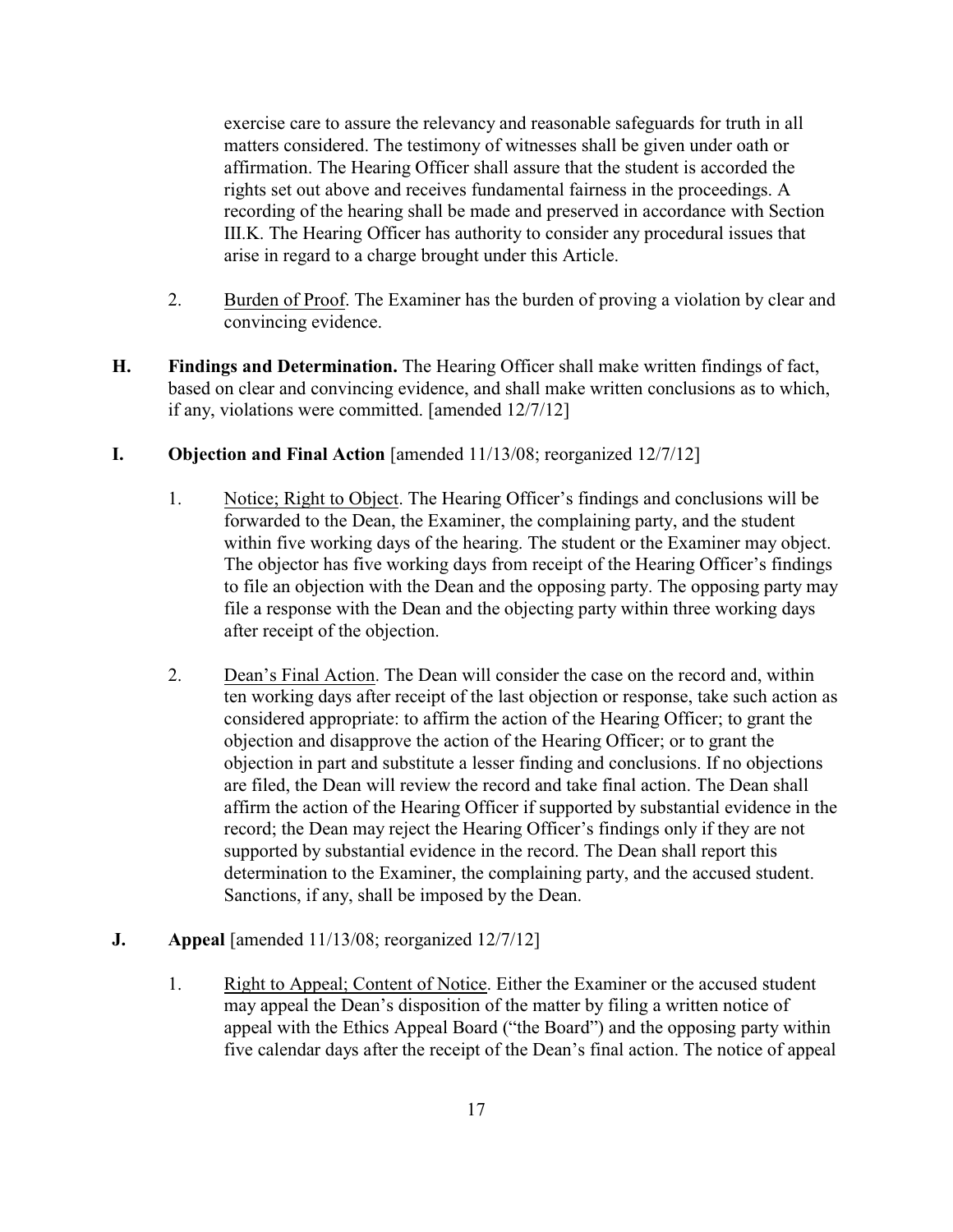shall include a reasonable expression of the appellant's desire to appeal the Dean's determination and the basis therefor.

2. Ethics Board Procedure. Upon receipt of the appeal, the Board shall notify the Dean that an appeal has been filed. The opposing party may submit a response to the appeal within three working days after receipt of the notice of appeal. A record of the proceedings will be made available to the Board. After considering the appeal, the Board will take action within seven calendar days which may include: affirming the Dean's final action; reversing the Dean's final action; or modifying the Dean's final action. A factual finding made by the Hearing Officer may be rejected by the Board only upon a determination that it lacks substantial evidentiary support in the record. The sanction may be modified only upon a finding that it is outside the presumptive range of sanctions for the offense or that special circumstances affecting the severity of the offense justify modification of the sanction. The Board's decision is final and no further review may be had in the School of Law.

#### **K. Records** [amended 11/13/08]

- 1. Complaints. The Examiner must assign a number to all complaints submitted under this Code, which number must include the academic year.
- 2. Retention Where Student Found Guilty. In the event an accused student is found to have violated this Code, the Dean shall retain in the student's permanent file: (a) the numbered complaint; (b) any agreed disposition and sanction approved by the Dean; and (c) in the event a hearing is held, any recording of the hearing, findings of the Hearing Officer, physical evidence presented at the hearing, and any action by the Ethics Appeal Board. The Dean shall prepare and retain in the student's permanent file a written summary of the misconduct committed by the student and the sanction imposed. The student may prepare a written response, which shall also be made part of the student's permanent file.
- 3. Retention Where Student Found Not Guilty or Where No Probable Cause Is Found. In the event an accused student is found not to have violated this Code after the Examiner has given notice to the accused student under Section III.C, the Dean shall prepare and deliver to the student a written summary of the misconduct alleged to have been committed by the student and the resolution of the allegation, which summary shall be retained in the student's permanent file.

#### **L. Reports by Examiner** [added 11/13/08]

1. Report to Student Body. Upon resolution of any complaint under this Code, the Examiner shall prepare a written summary of the allegations and the resolution,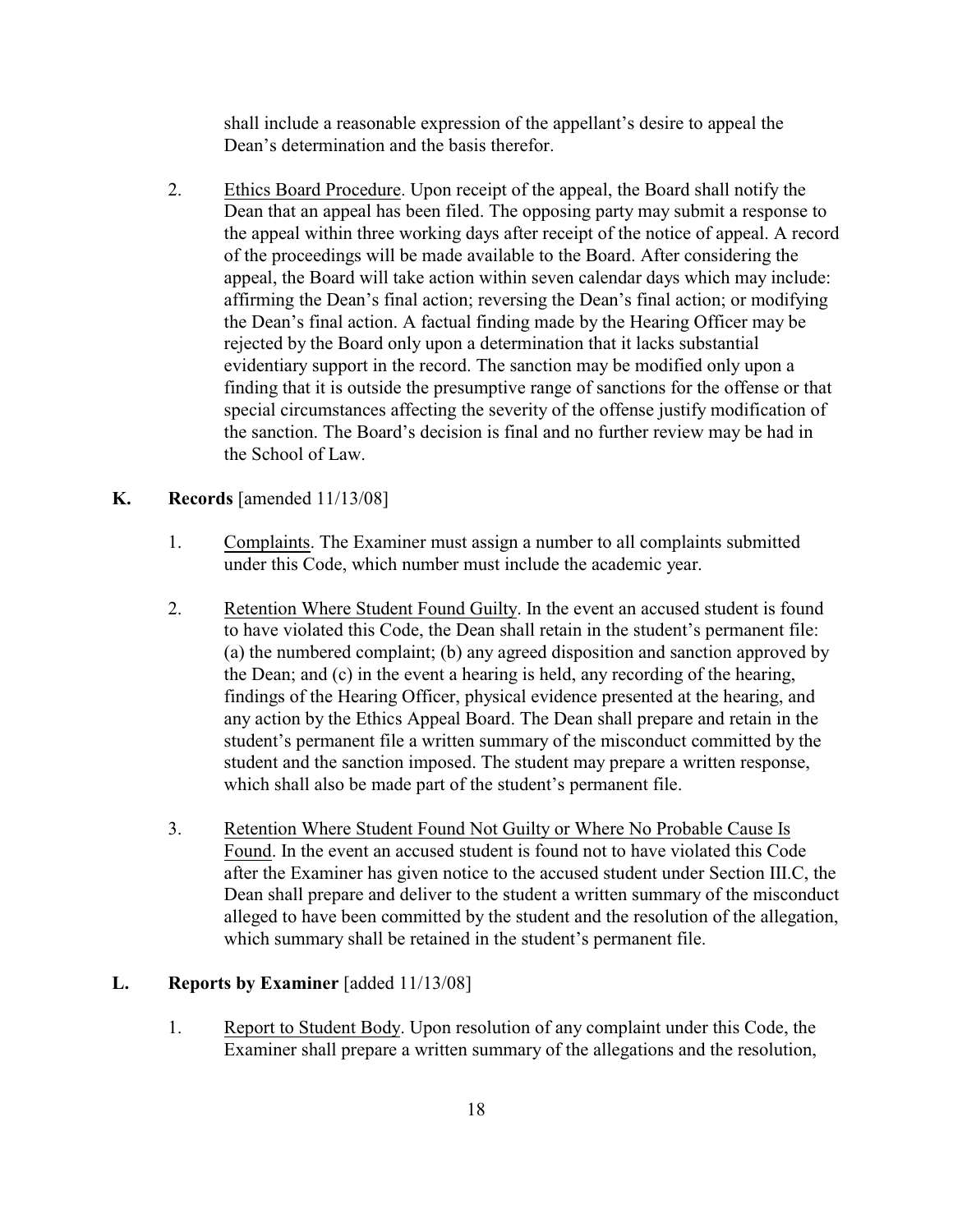including the complaint number assigned by the Examiner, and make such summary available to the student body, with a written copy to the Dean. The written summary must not include the name of the accused student, the complaining party, or any witnesses.

- 2. Report to Faculty. Upon resolution of any complaint under this Code, the Examiner shall report to the faculty at the next regularly scheduled faculty meeting the facts of the disciplinary matter, the resolution, and the sanction imposed, if any, but the Examiner shall not disclose the name of the accused student or of any student witnesses.
- 3. Availability of Examiner's Report to Students or Faculty Members. The Dean shall retain the Examiner's written summary to the student body prepared under Section III.L.1 and shall make all such summaries available to any student or faculty member for the purpose of facilitating the fair and equitable operation of this Code.

## **M. Faculty Authority** [Reorganized 12/7/12]

- 1. Faculty Member's Academic Judgment. Nothing in this Code affects a faculty member's authority to make academic judgments about the quality of a student's academic performance, including a determination that the material submitted by the student is poor or inadequate because it lacks originality. Nor does anything in this Code affect the student's right to appeal a faculty member's academic judgment through the appropriate review process.
- 2. Faculty Member's Decision Not Reviewable. Action by the faculty member as to the quality of the student's work in a case of alleged violation of the Honor Code does not bar further consideration by the Examiner and the Hearing Officer, but a faculty member's judgment as to the academic quality of the student's performance shall not be reviewable under these procedures.
- **N. Delegation.** In the absence of the Dean, the Associate Dean may act as the Dean when necessary to meet the deadlines for action imposed by this Code. When the Examiner and Special Examiner are unable to serve, the Dean may appoint a substitute Examiner to act when necessary to meet the deadlines for action imposed by this Code. If the accused student waives, in writing, the student's right to have these deadlines met, no substitute may act in place of the Dean until the expiration of 30 days past a deadline specified in Section III.I.2.

#### **O. Tolling and Extensions of Time Under this Code** [amended and reorganized 12/7/12]

1. Tolling for Agreed Disposition. The initiation of discussions between the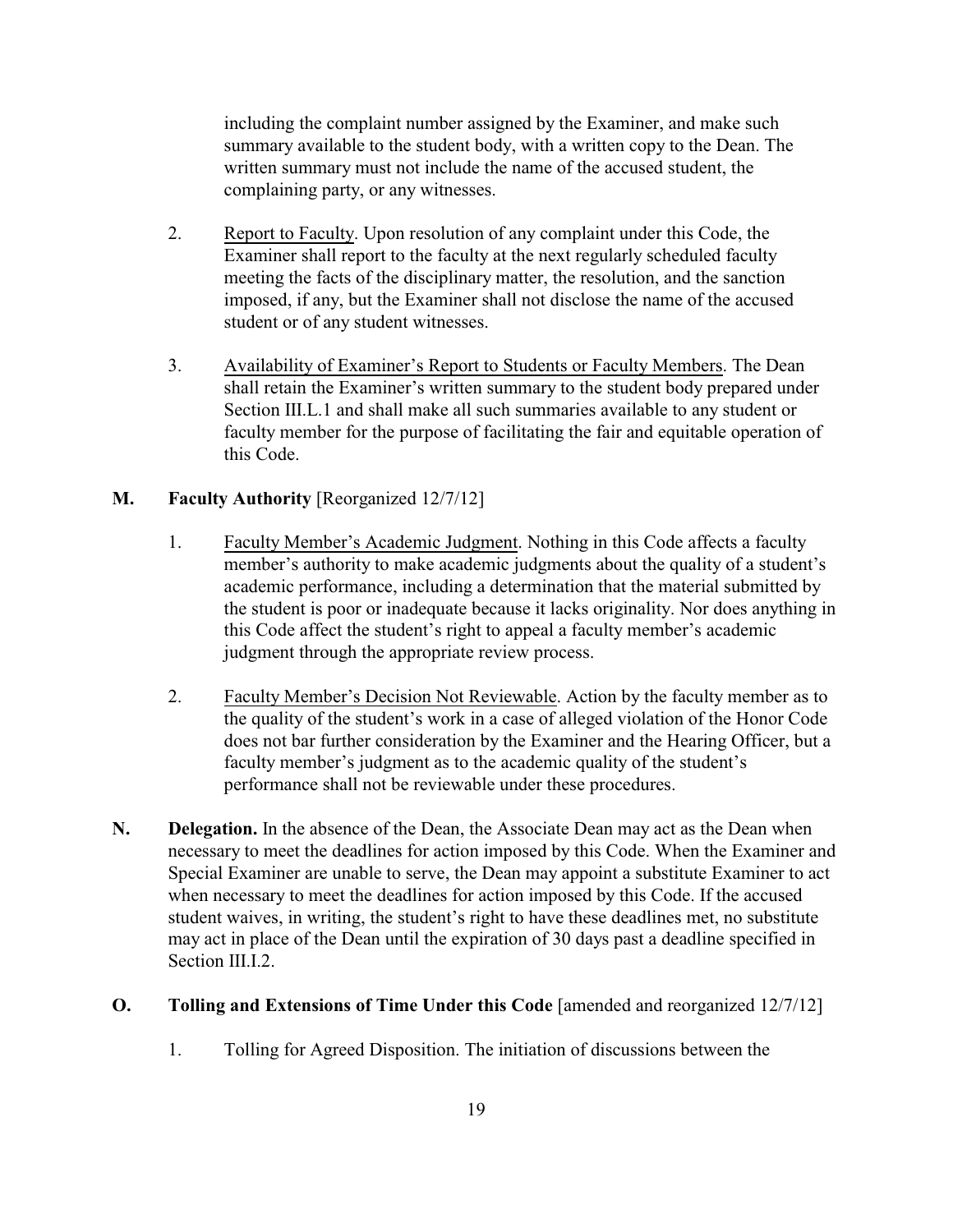Examiner and the student (or the student's representative) for an agreed disposition under Article III.E shall toll the time limitations regarding the selection of a Hearing Officer, the scheduling of a hearing, and subsequent events under this Article III, until such time as the Dean shall approve or disapprove the agreement or the Examiner determines to terminate the discussions without an agreement. [moved from former II.E.2]

- 2. Tolling for other Pending Proceedings. The time periods under this Article shall also be tolled if other proceedings have been initiated against the student that would result in sanctions, including but not limited to proceedings under the University's Student Code of Conduct, and in the Examiner's judgment, those proceedings should be resolved before proceeding further under this Code. [added 12/7/12]
- 3. Extensions of Time in General. For good cause shown, or by agreement of all affected parties, the Hearing Officer, the Dean, or the Ethics Appeal Board may grant extensions of any of the times set forth in this Code; provided that time may not be extended beyond three working days without the consent of the student and, provided further, that the limitations in this Section II.O.3 shall not apply to the tolling of time periods pursuant to Sections III.O.1 and III.O.2. [amended 11/13/08]

## **P. Faculty Determination** [reorganized 12/7/12]

- 1. Right to Make Determination; Notice. For violations constituting Academic Misconduct of the Second Degree under Section II.B.1 (d), (e), and (f), and all violations constituting Academic Misconduct of the Third and Fourth Degree, the faculty member in whose class the violation occurred may, after notifying the student and giving the student an opportunity to be heard, make a determination that a violation has occurred and impose an academic sanction within the authority of the faculty member—e.g., a grade sanction, withdrawal from the course, revision or rewriting. A report on the matter shall be submitted to the Dean and the student for their information.
- 2. Student's Right to Invoke Code's Procedures. A student who contests the faculty member's formal determination that a violation has occurred may invoke the procedures in this Code for adjudicating a violation by submitting a request for processing the matter under this Code to the Examiner within five working days of notice of the faculty member's action. In a student-initiated proceeding, no presumption of correctness attaches to the faculty member's action, and the burden of proof remains on the Examiner.
- 3. Grades. Anything to the contrary notwithstanding, no jurisdiction shall exist under